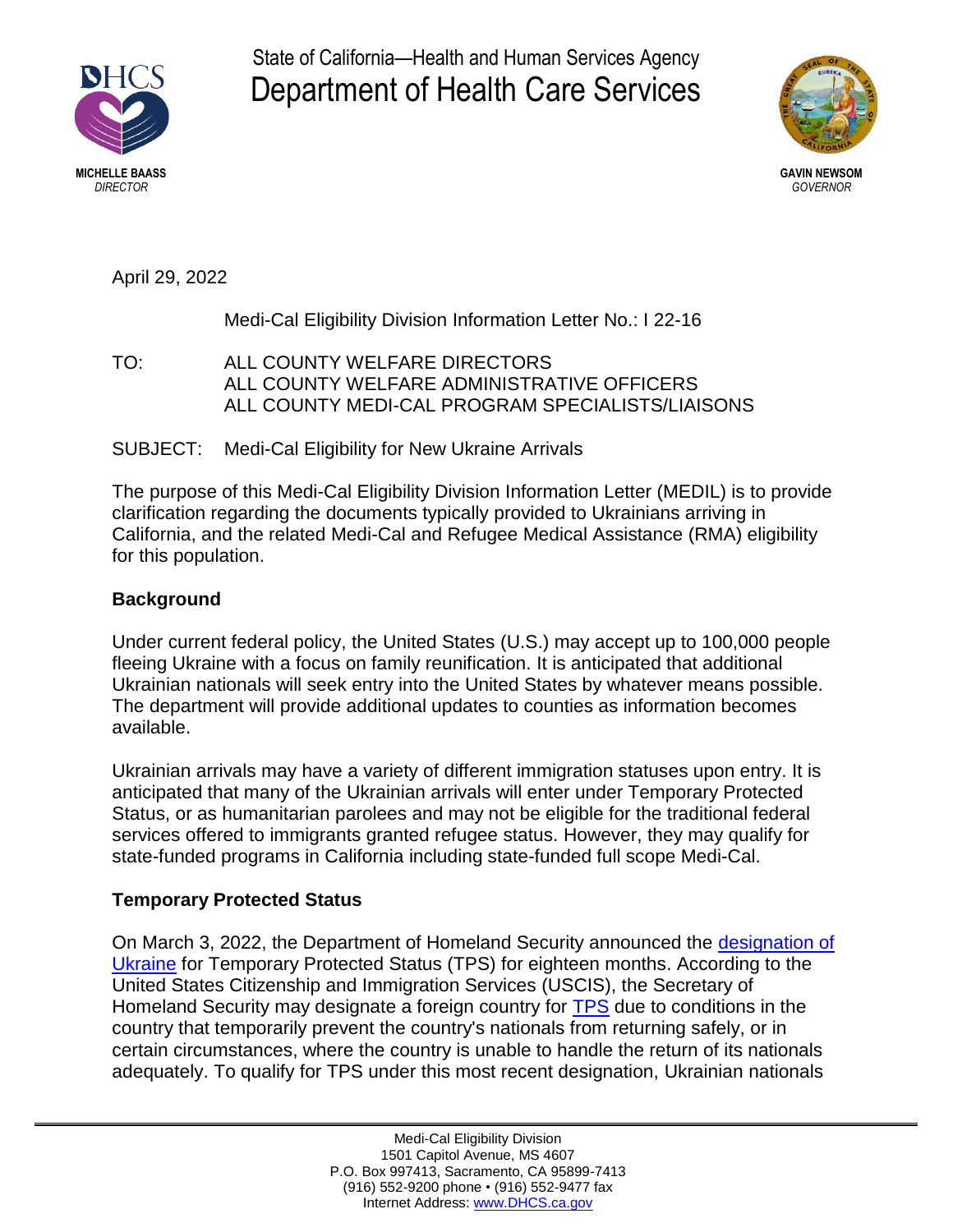Medi-Cal Eligibility Division Information Letter No.: I 22-16 Page 2 April 29, 2022

must have continuously resided in the U.S. since April 11, 2022. Individuals with TPS may apply for an Employment Authorization Document and immigrant or nonimmigrant status. For Medi-Cal eligibility purposes, immigrants granted TPS are lawfully present. Some of these immigrants can claim to be Permanently Residing in the United States Under Color of Law (PRUCOL) and receive full scope Medi-Cal if they meet all other eligibility criteria.

## **Humanitarian Parole Status**

Ukrainian entrants who arrive with humanitarian parole pursuant to section 212(d)(5) of the Immigration and Nationality Act, are qualified immigrants if paroled for one year or more. Immigrants paroled for less than one year are PRUCOL and can be granted full scope Medi-Cal if otherwise eligible. These individuals may have a valid and unexpired Ukrainian passport with a USCIS Parole stamp including the purpose for parole, date of admission, and date of expiration for parole. They may also have other documents, including a USCIS Form I-94. The I-94 will show that the individual is a Ukrainian citizen or national who is paroled in the U.S. under Section 212(d)(5) of the INA. The date of entry and date of expiration of parole are also identified on this form.

### **Other Immigration Statuses and Claiming to be Permanently Residing in the United States Under Color of Law (PRUCOL)**

As noted above, Ukrainian arrivals may enter the United States under a variety of statuses. Evaluate their eligibility under current Medi-Cal or RMA policy based on the immigration status information and/or documents provided. Ukrainian entrants may qualify for full scope Medi-Cal by claiming that they are Permanently Residing in the United States Under Color of Law (PRUCOL). Counties must accept a claim of PRUCOL from Ukrainian arrivals or their authorized representative, in accordance with current policy, when requested.

## **Utilizing the Last PRUCOL Category**

For Ukrainian arrivals without 212(d)(5) humanitarian parole status, who are not in a "qualified" immigration status and not in one of the 15 "documented" PRUCOL statuses, the only path to full scope Medi-Cal eligibility may be the last PRUCOL category on the "MC 13 Statement of Citizenship, Alienage and Immigration Status", which is generally for immigrants who are: "An alien, not in one of the above [PRUCOL] categories, who can show that: (1) INS knows he/she is in the United States; and (2) INS does not intend to deport him/her, either because of the person's status category or individual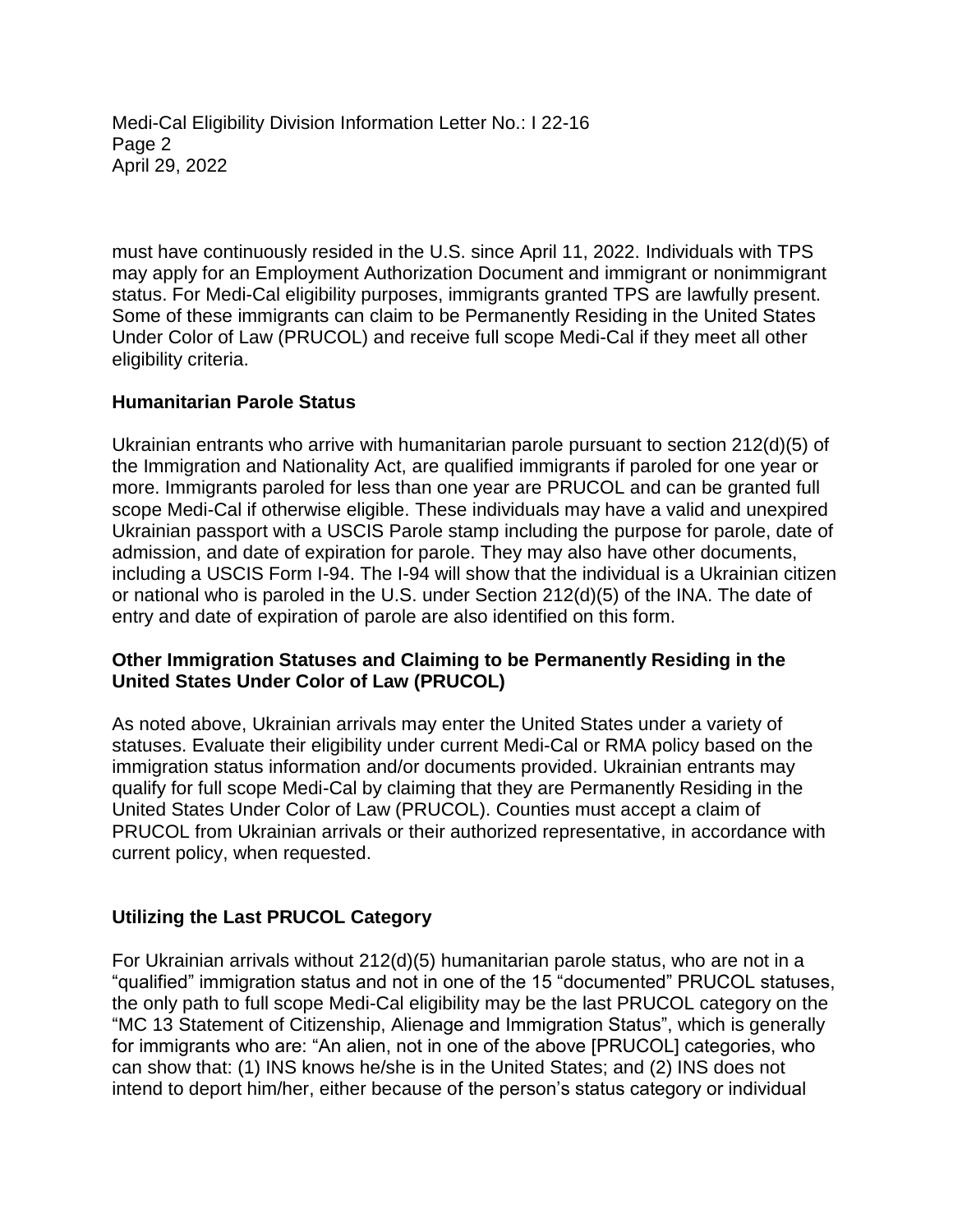Medi-Cal Eligibility Division Information Letter No.: I 22-16 Page 3 April 29, 2022

circumstances." It is anticipated that many individuals arriving from Ukraine will need to claim the last PRUCOL category on the MC 13 as the basis for full scope Medi-Cal. In these cases, counties are to grant full scope Medi-Cal, if otherwise eligible, and verification of status is not required.

A claim of PRUCOL status in the last category can be made by the applicant, or by an authorized representative with knowledge of the immigrant's circumstances. Under current Medi-Cal policy, a signed MC 13 is required when an individual claims PRUCOL in the last category; however, **counties are not to delay granting full scope eligibility to these immigrants while obtaining the signed MC 13**. The signed MC 13 can be obtained after approval of benefits. Please note that Telephonic signature is also acceptable for this purpose.

As of May 1, 2022, all otherwise eligible immigrants who are 50 years of age or older will be eligible for full scope Medi-Cal regardless of immigration status. This means that immigrants who are not in a satisfactory immigration status for full scope Medi-Cal, do not need to claim PRUCOL for full scope coverage unless they are 26 through 49 years of age.

## **Reminders**

All RMA and Medi-Cal program eligibility requirements remain unchanged and in effect. For example:

- All eligible immigrants regardless of immigration status are eligible for full scope Medi-Cal if under 26 years of age, or, as of May 1, 2022, 50 years of age or older.
- Some Ukrainian arrivals could be in one of the 16 Permanently Residing in the United States Under Color of Law (PRUCOL) categories. In those cases, current Medi-Cal policies for PRUCOL immigrants apply.
- An applicant or beneficiary may be eligible with a "lawfully present" immigration status, that, if otherwise eligible, entitles them to federally funded full scope Medi-Cal if under 21 or pregnant.
- Immigrants paroled for one year or more under section  $212(d)(5)$  are qualified immigrants. If paroled for less than one year under 212(d)(5), they are to be treated as PRUCOL. See All County [Welfare Director's Letter 18-09](https://www.dhcs.ca.gov/services/medi-cal/eligibility/letters/Documents/c18-09.pdf) for MEDS coding information.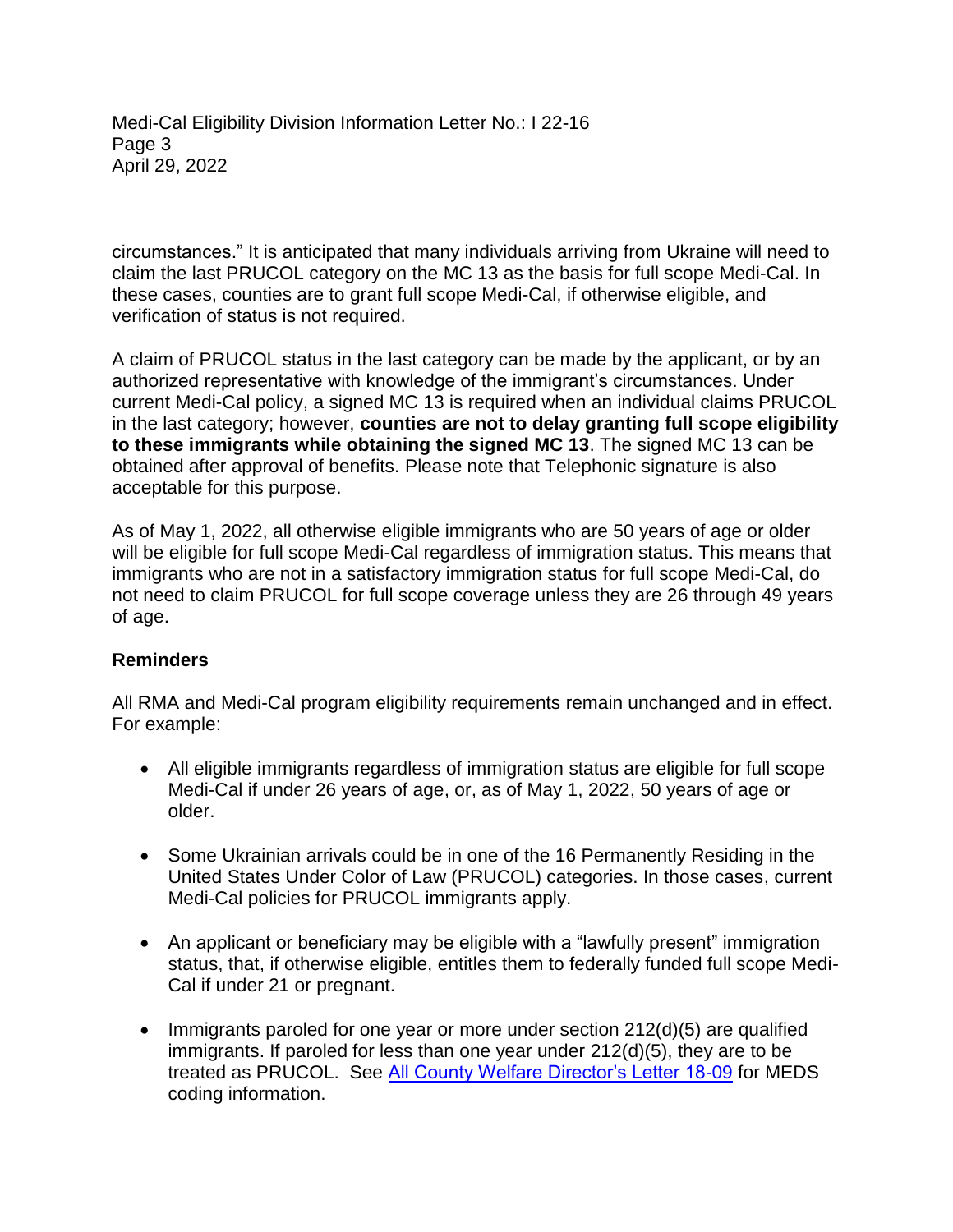Medi-Cal Eligibility Division Information Letter No.: I 22-16 Page 4 April 29, 2022

- RMA applicants and beneficiaries must meet all RMA eligibility requirements and have an immigration status acceptable to the RMA program to be RMA eligible.
- All appropriate SAVE verification and MEDS coding requirements apply.

Enclosed with this MEDIL is an "Overview of Medi-Cal Eligibility for Ukraine Immigrants" which summarizes the Medi-Cal eligibility of Ukrainian arrivals described in this letter. For information about the eligibility of Ukraninan immigrants for Department of Social Services programs see [All County Information Notice I-40-22](https://www.cdss.ca.gov/Portals/9/Additional-Resources/Letters-and-Notices/ACINs/2022/I-40_22.pdf?ver=2022-04-25-084435-763).

If you have any questions about this letter, or if DHCS can provide further information, including questions related to eligibility documentation for Ukraine arrivals that requires clarification, please contact Buck Harris by phone at (916) 345-8162 or by email at [Buck.Harris@dhcs.ca.gov.](mailto:Buck.Harris@dhcs.ca.gov)

Yingjia Huang Assistant Deputy Director Health Care Benefits and Eligibility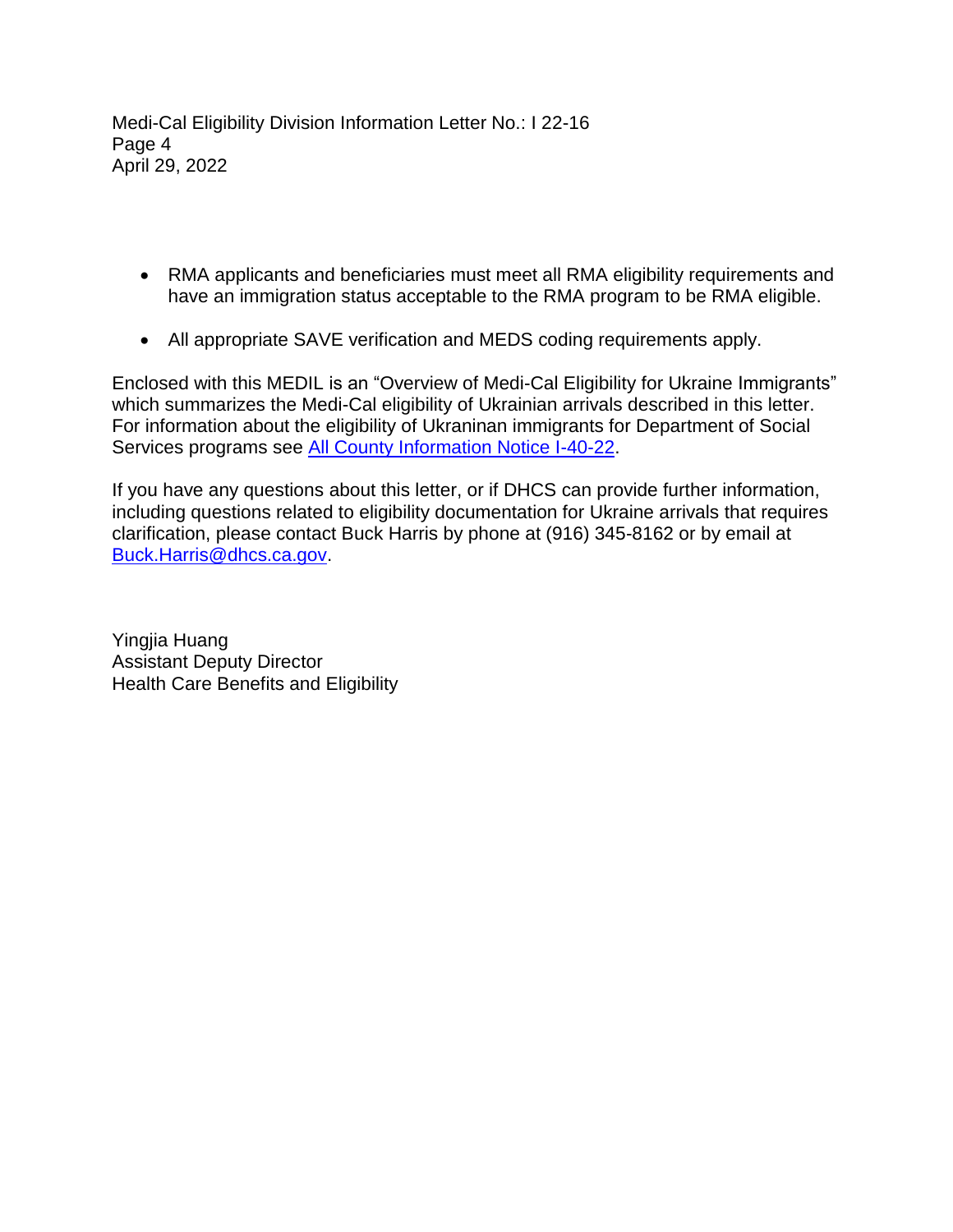# **Overview of Medi-Cal Eligibility for Ukraine Arrivals**

**Background**—As a result of the war in Ukraine, there is a significant influx of Ukrainian arrivals who will need full Medi-Cal coverage. The purpose of this overview is to provide recommendations for granting full scope Medi-Cal to this population if they are otherwise eligible. The table below summarizes the Medi-Cal eligibility for Ukrainian arrivals based on expected immigration status at entry.

| Medi-Cal coverage for Ukrainian immigrants              |                                                       |                                                                                                                                        |                                                                                                                                                                                                                                                                          |
|---------------------------------------------------------|-------------------------------------------------------|----------------------------------------------------------------------------------------------------------------------------------------|--------------------------------------------------------------------------------------------------------------------------------------------------------------------------------------------------------------------------------------------------------------------------|
| <b>Immigration Status</b>                               | <b>Medi-Cal</b>                                       | <b>Medi-Cal Eligibility if</b>                                                                                                         | <b>Comments</b>                                                                                                                                                                                                                                                          |
|                                                         | <b>Immigration</b>                                    | otherwise eligible                                                                                                                     |                                                                                                                                                                                                                                                                          |
|                                                         | <b>Category</b>                                       |                                                                                                                                        |                                                                                                                                                                                                                                                                          |
| <b>Temporary Protected</b><br><b>Status</b>             | Lawfully<br>present and<br>may claim<br><b>PRUCOL</b> | State-funded full scope<br>Medi-Cal under<br>PRUCOL. Federally<br>funded based on lawful<br>presence if under 21 or<br>pregnant        | Individuals eligible for<br>TPS under this<br>designation must<br>have continuously<br>resided in the United<br>States since April 11,<br>2022. Individuals<br>who attempt to travel<br>to the United States<br>after April 11, 2022<br>will not be eligible for<br>TPS. |
| Paroled under<br>$212(d)(5)$ for less than<br>one year. | <b>PRUCOL</b>                                         | State-funded full scope<br>Medi-Cal under<br><b>PRUCOL. Federally</b><br>funded based on lawful<br>presence if under 21 or<br>pregnant | There is a defined<br><b>PRUCOL category</b><br>for immigrants<br>paroled under<br>212(d)(5). But<br>immigrants paroled<br>for one year or more<br>under this section are<br>qualified immigrants.                                                                       |
| <b>Other PRUCOL</b><br>categories                       | Last category<br>on MC 13                             | <b>PRUCOL</b> last category<br>is state-funded full<br>scope. Otherwise,<br>these immigrants<br>would be restricted<br>scope.          | This category applies<br>to (1) individuals<br>known by USCIS<br>(formerly INS) to be<br>in the country, and<br>(2) not likely to be<br>deported.                                                                                                                        |